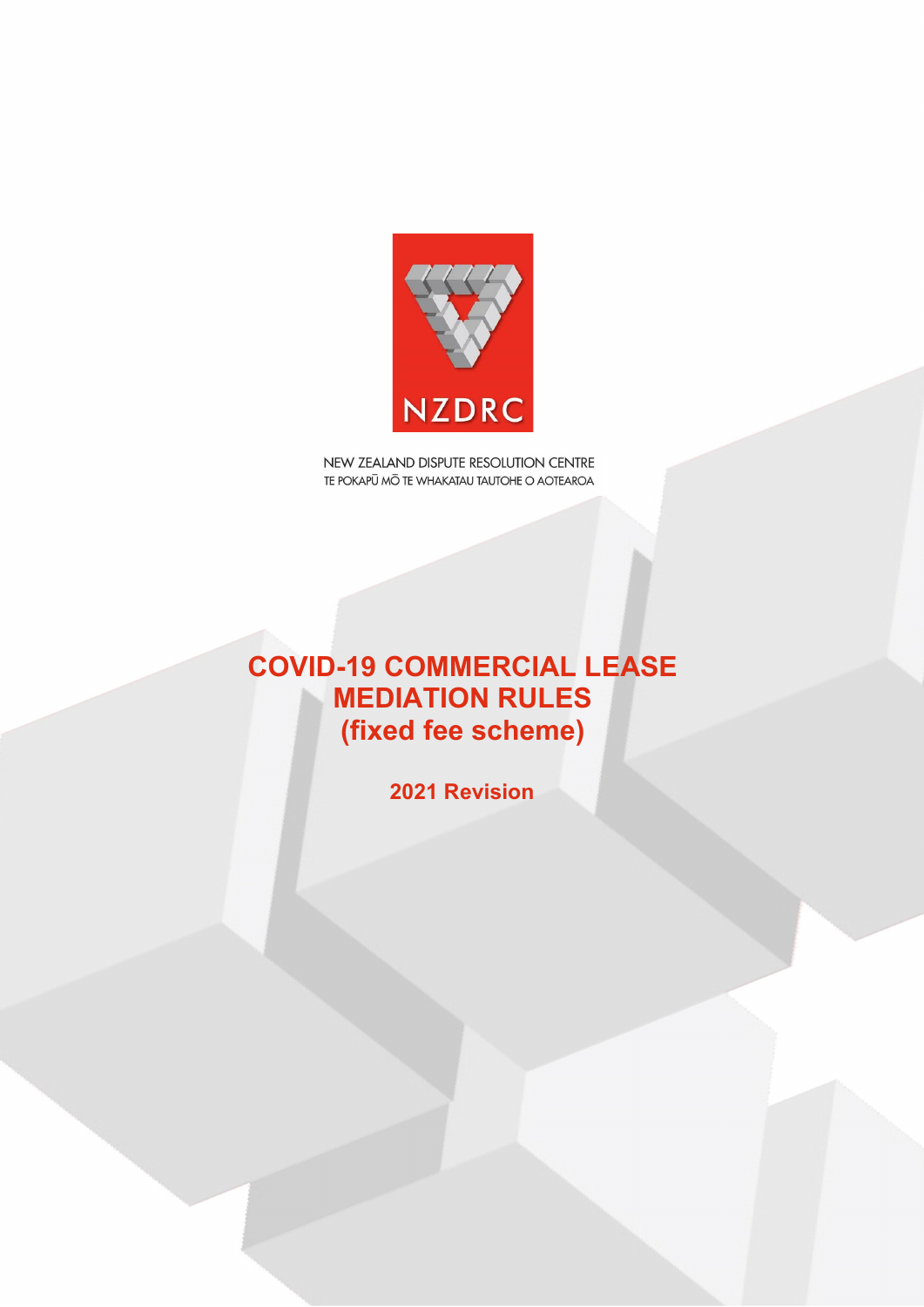National Office Ground Floor, 9 Anzac Street Takapuna 0622

> PO Box 33297 Takapuna 0740 New Zealand

registrar@nzdrc.co.nz

nzdrc.co.nz

All Rights Reserved

© New Zealand Dispute Resolution Centre 2021

Material protected by this copyright notice may be reproduced and used by parties, or intending parties, to mediation administered by NZDRC, without formal permission or charge, provided that the material is reproduced accurately using the most up to date version, that the material is not used in a manner that is misleading or deceptive, and that the source and copyright of the material is acknowledged. Otherwise, no part of the material protected by this copyright notice may be copied, reproduced, utilised, adapted, distributed, republished, downloaded, modified, displayed, posted, stored in a retrieval system, printed, or transmitted in any form or by any means, including but not limited to electronic, mechanical, photocopying or otherwise, on-sold, commercialised, or used to create derivative works, without NZDRC's express and prior written permission.

259672v5



© NZDRC 2021: COVID-19 Commercial Lease Mediation Rules (fixed fee scheme) i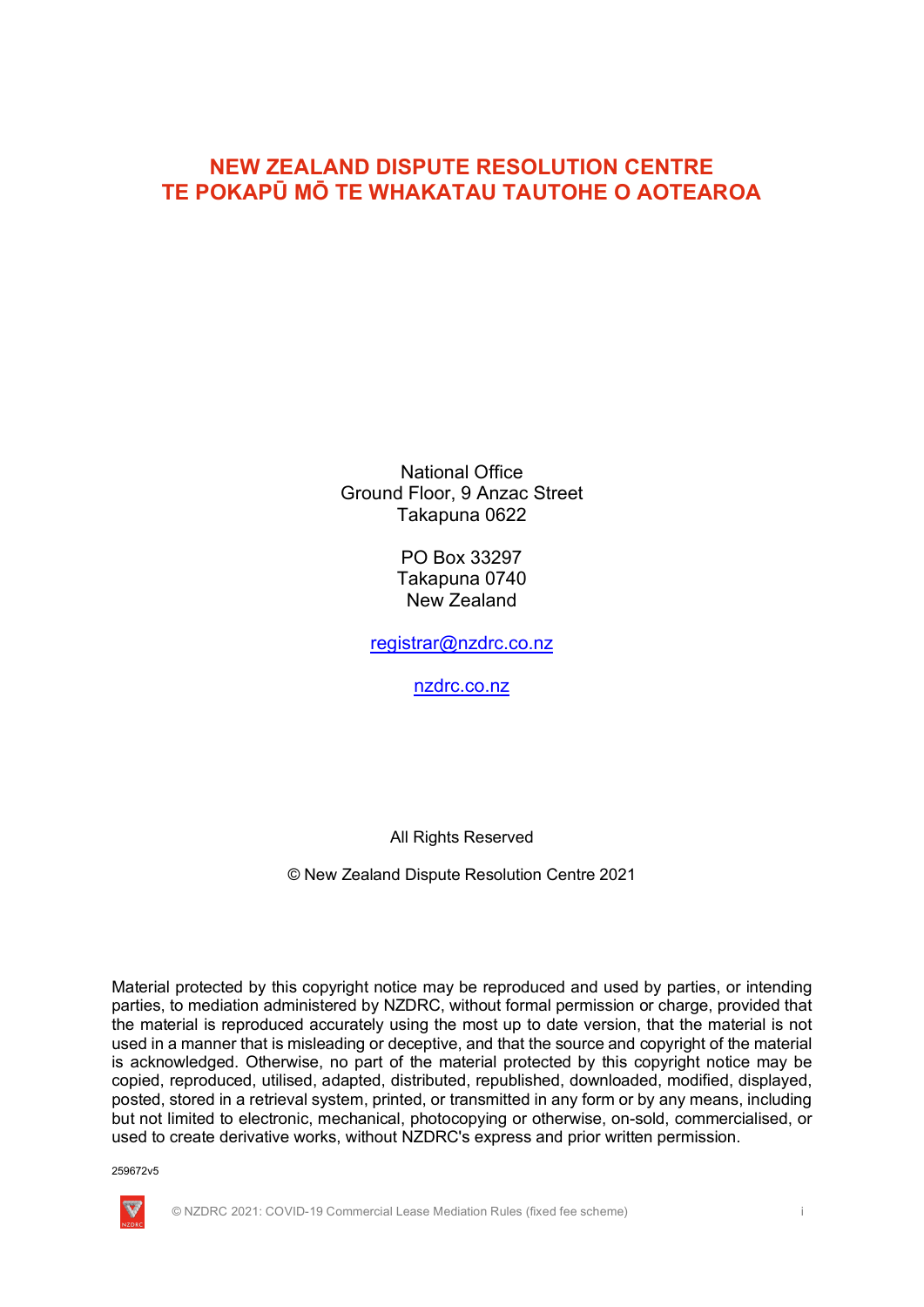## **FOREWORD**

The settlement of disputes by mediation is an important feature of the commercial and legal landscape.

With the Government funded commercial lease arbitration and mediation scheme not being reactivated in the current lockdown, NZDRC is offering a private, accessible, low cost and fixed fee arbitration and mediation service for parties to commercial leases who are in dispute about the payment of rent and outgoings where the tenant or landlord has experienced a material loss of revenue during an Alert Level 3 or 4 lockdown period (a **Lockdown Period**) because of government restrictions put in place to combat COVID-19 (the **Scheme**).

Mediation is a consensual, confidential, and informal negotiation process in which parties to a dispute use the services of a skilled and independent mediator to assist them to define the issues in dispute, develop and explore settlement options, assess the implications of settlement options, and negotiate a mutually acceptable settlement of that dispute which meets their interests and needs.

The primary objectives of mediation are to enable and empower the parties to negotiate and resolve the dispute promptly, cost effectively, and confidentially rather than have a decision imposed upon them by a judge or arbitrator.

Mediation enables the parties to negotiate flexible and creative solutions which need not conform to strict legal rights or general community standards.

NZDRC has developed these COVID-19 Commercial Lease Mediation Rules (fixed fee scheme) (these **Rules**) to promote and encourage the negotiated settlement and early resolution of disputes by mediation under the Scheme. NZDRC has also developed a Commercial lease Dispute Mediation Protocol (the **Protocol**) to provide a guide to the rights and responsibilities of all participants in the mediation process under these Rules.

These Rules and the Protocol provide both a framework and detailed provisions to ensure the efficient and effective resolution of disputes by mediation. These Rules are set out in a manner designed to facilitate ease of use and are intended to give parties the widest choice and the capacity to adopt fully administered mediation procedures which are fair, prompt and effective, and that provide structure and certainty to the mediation process.

NZDRC has long established itself as the leader in private commercial dispute resolution in New Zealand and these Rules allow NZDRC to continue to offer a world class mediation service that is tailored to meet the needs and requirements of commercial parties, and which is fundamentally and purposively directed to ensuring the resolution of commercial lease rent disputes relating to the COVID-19 lockdown in a manner that is private, efficient, effective and certain.<sup>1</sup>

For more information visit: www.nzdrc.co.nz.

<sup>&</sup>lt;sup>1</sup> NZDRC is respected as the country's most experienced and trusted provider of private commercial mediation and arbitration services and has been delivering commercial mediation and arbitration services under its institutional rules for over 30 years.

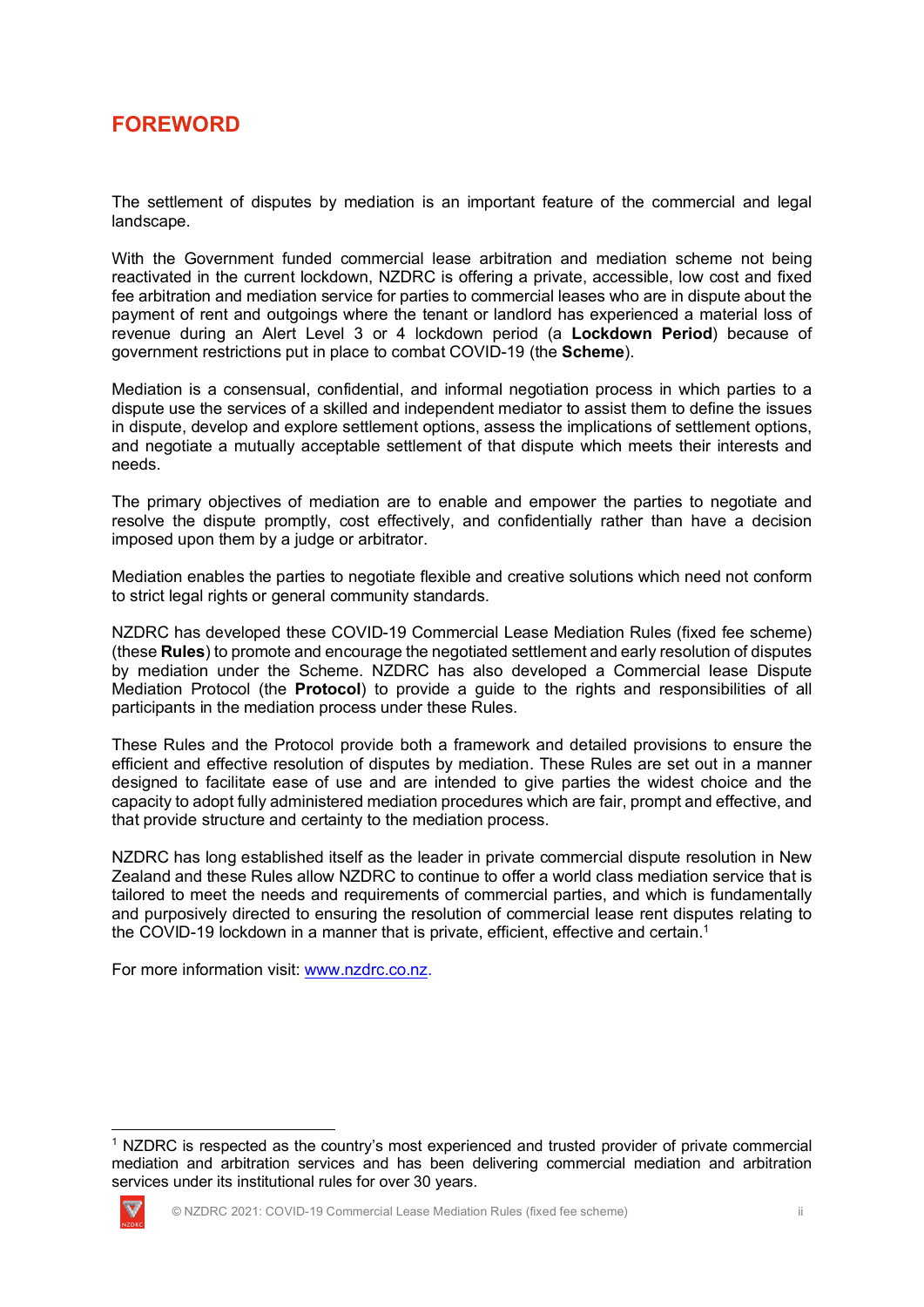

## **TABLE OF CONTENTS**

| <b>RULES</b>                                                 |                                                  | 1                       |
|--------------------------------------------------------------|--------------------------------------------------|-------------------------|
| 1.0                                                          | Introduction                                     | 1                       |
| 2.0                                                          | Right to refer disputes to mediation under rules | 1                       |
| 3.0                                                          | <b>Initiating Mediation</b>                      |                         |
|                                                              | Agreement to Mediate                             |                         |
|                                                              | Application for Mediation under the Scheme       | 1                       |
|                                                              | Selection and appointment of mediator by NZDRC   | $\overline{c}$          |
|                                                              | Revocation of appointment of mediator            |                         |
| 4.0                                                          | The nature of the dispute                        |                         |
| 5.0                                                          | Procedure                                        | $2222$ $3$              |
|                                                              | Exchange of pre-mediation position statements    |                         |
|                                                              | <b>Mediation process</b>                         |                         |
|                                                              | <b>Representation and Support</b>                | 3                       |
|                                                              | Termination of the mediation                     | $\overline{4}$          |
|                                                              | Settlement                                       | $\overline{4}$          |
| 6.0                                                          | Costs of mediation                               | $\overline{4}$          |
|                                                              | Mediator's fees                                  | $\overline{\mathbf{4}}$ |
|                                                              | Party's own costs and expenses                   | 5                       |
| 7.0                                                          | Confidentiality                                  | 5                       |
| 8.0                                                          | Exclusion of liability and indemnity             | $6\phantom{1}6$         |
| 9.0                                                          | Storage of mediation documents                   | $6\phantom{1}6$         |
|                                                              | 10.0 Communications                              | $\,6$                   |
|                                                              | 11.0 Miscellaneous                               | $\overline{7}$          |
| <b>APPENDIX 1: CONFIDENTIALITY AGREEMENT FOR NON-PARTIES</b> |                                                  |                         |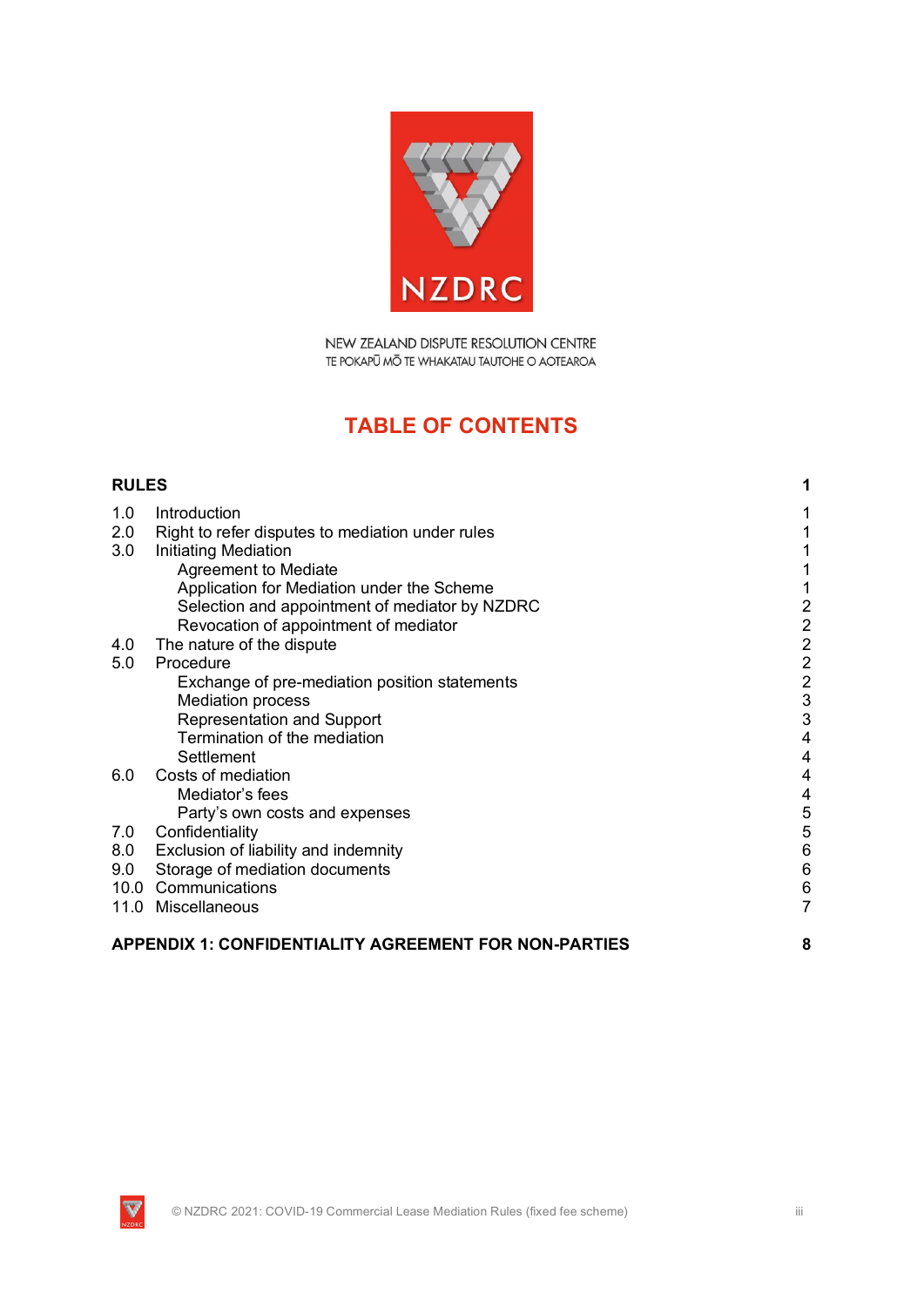### **1.0 INTRODUCTION**

- 1.1 These are the COVID-19 Commercial Lease Mediation Rules of the New Zealand Dispute Resolution Centre (**NZDRC**) for COVID-19 Commercial Lease Disputes and may be referred to as the NZDRC COVID-19 Commercial Lease Mediation Rules (fixed fee scheme) (**Rules**).
- 1.2 NZDRC owns the copyright to these Rules and the NZDRC Mediation Protocol, and they may only be used by parties, or intending parties, to a mediation administered by NZDRC.
- 1.3 The functions of NZDRC under these Rules will be performed by the registrar appointed by NZDRC (the **Registrar**). All communications to NZDRC must be addressed to the Registrar and all communications with the mediator must be copied to the Registrar.

## **2.0 RIGHT TO REFER DISPUTES TO MEDIATION UNDER RULES**

- 2.1 These Rules are solely for use by parties to commercial leases who are in dispute about the payment of rent and outgoings where the tenant or landlord has experienced a material loss of revenue during an Alert Level 3 or 4 lockdown period (a **Lockdown Period**) because of government restrictions put in place to combat COVID-19 (the **Scheme**).
- 2.2 Parties to a dispute will be eligible to access the Scheme if the dispute is a Qualifying Dispute.
- 2.3 A dispute is a **Qualifying Dispute** if:
	- (a) it is about the payment of rent and outgoings where the tenant or landlord has experienced a material loss of revenue during a Lockdown Period because of government restrictions put in place to combat COVID-19; and
	- (b) the payment of rent and outgoings during the relevant Lockdown Period has not previously been the subject of an agreement or arbitral award between the parties to the dispute.

### **3.0 INITIATING MEDIATION**

#### **Agreement to Mediate**

3.1 Where the parties have agreed to refer a Qualifying Dispute to mediation under these Rules, the parties must first complete an **Agreement to Mediate** in the form set out on the NZDRC website.

#### **Application for Mediation under the Scheme**

3.2 Any eligible party may then initiate mediation under these Rules by completing an **Application for Mediation** in the form set out on the NZDRC website.

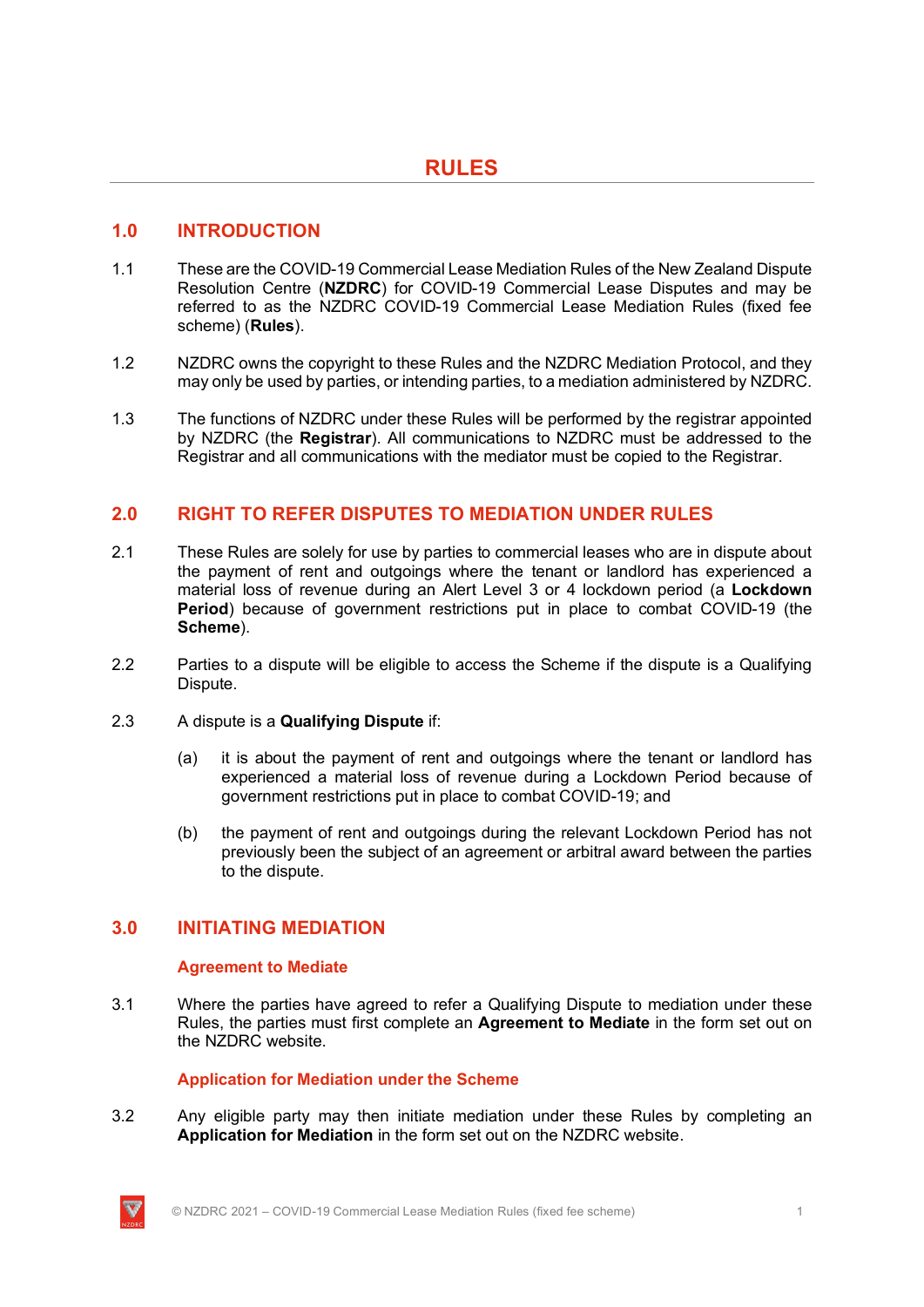#### **Selection and appointment of mediator by NZDRC**

- 3.3 A mediator will be appointed by NZDRC upon receipt of a duly completed Application for Mediation.
- 3.4 NZDRC will use best endeavours to appoint a mediator and serve a **Notice of Appointment of Mediator** on the parties within three working days following receipt of a completed Application for Mediation.
- 3.5 No party or third person may appoint a mediator under these Rules. NZDRC alone is empowered to appoint mediators.
- 3.6 NZDRC may require each party to provide such information as it deems necessary to fulfil its selection and appointment function under these Rules. NZDRC will have regard to such information but will not be bound by it in making such appointment as it sees fit.

#### **Revocation of appointment of mediator**

- 3.7 NZDRC may revoke a mediator's appointment and appoint a replacement mediator upon its own initiative, or on a written request by any party, if:
	- (a) the mediator gives written notice to NZDRC and every party of the mediator's intent to resign as mediator;
	- (b) the parties agree to the revocation of the mediator's appointment;
	- (c) circumstances exist that in NZDRC's opinion give rise to justifiable doubts as to the mediator's impartiality or independence; or
	- (d) the mediator becomes, in fact or in law or by reason of infirmity, unable or unwilling to perform the functions of that office, or in fact fails to fulfil their functions within prescribed time limits in accordance with these Rules.
- 3.8 A decision to revoke a mediator's appointment is an administrative decision and is final and binding on the parties and the mediator. It is not subject to appeal to NZDRC. NZDRC is not required to state or communicate reasons for its decision.

## **4.0 THE NATURE OF THE DISPUTE**

4.1 The only issue in dispute that may be referred to mediation under these Rules is the payment of rent and outgoings where the tenant or landlord has experienced a material loss of revenue during a Lockdown Period because of government restrictions put in place to combat COVID-19.

## **5.0 PROCEDURE**

#### **Exchange of pre-mediation position statements**

- 5.1 In order that the parties and the mediator are better apprised of the issue and therefore better prepared for the mediation, each party must provide the mediator and every other party with a brief analysis of the dispute, identifying what legal and quantum issues are involved (**Position Statements**).
- 5.2 The parties must provide their Position Statements to the mediator and every other party three working days prior to the mediation date.

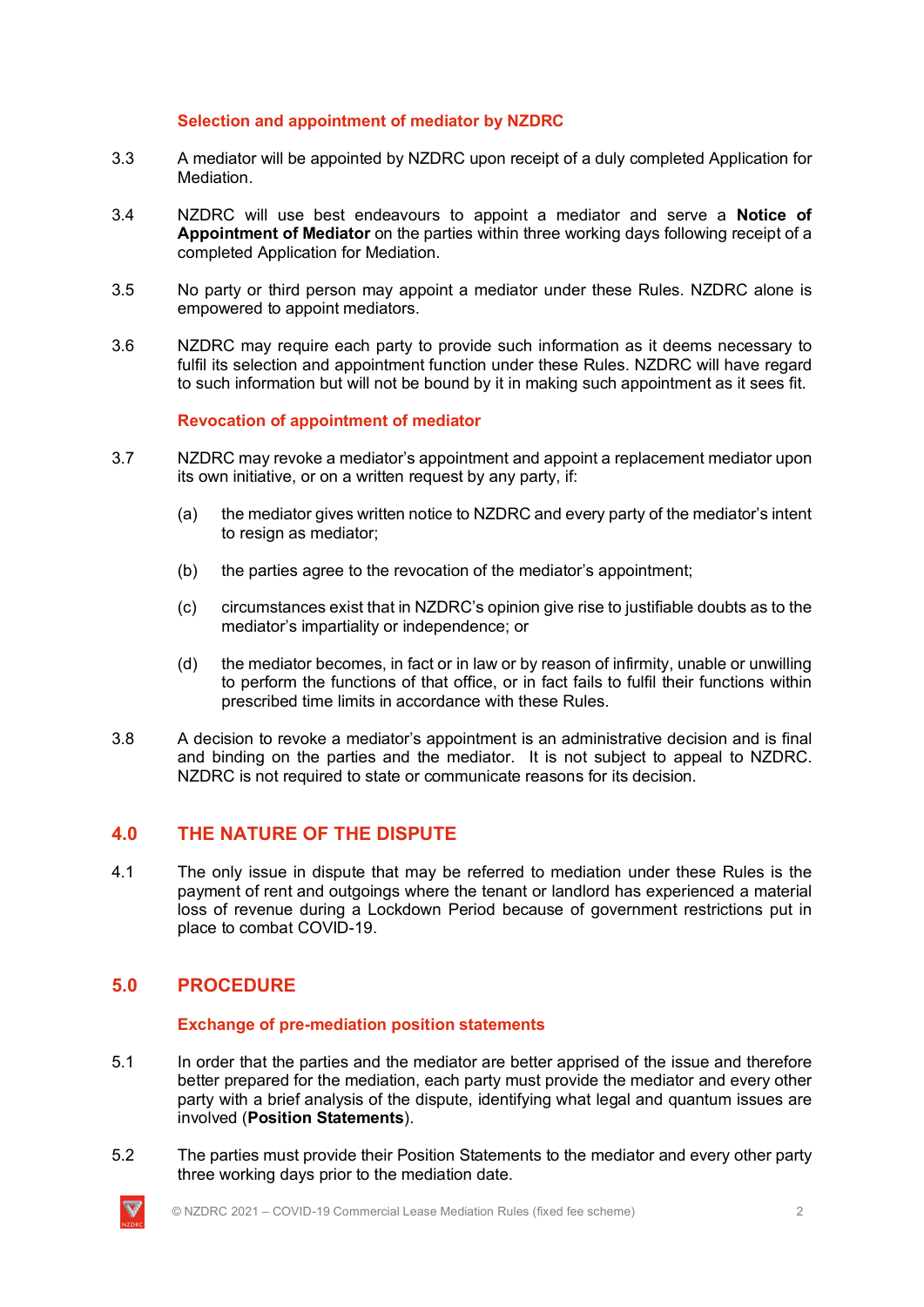#### **Mediation process**

- 5.3 The mediator may conduct the mediation in such manner as the mediator thinks fit and may arrange conferences and mediation sessions at times to suit the parties.
- 5.4 The mediator will conduct the mediation by telephone and/or video conference, or by any other electronic communication means that the mediator considers appropriate in the circumstances.
- 5.5 The parties must co-operate in good faith with the mediator and with every other party to the dispute in attempting to settle the matters in difference. The parties must comply with the mediator's reasonable requests and directions to attend mediation sessions and provide information.
- 5.6 The mediator may conduct joint and separate sessions with any or all of the parties at any time during the mediation.
- 5.7 The mediator will not provide legal advice.
- 5.8 The mediator may, at their sole discretion, provide an analysis or evaluation of the relevant facts, evidence, and legal merits of the matters in dispute in the mediation to promote settlement discussions. In providing any such analysis or evaluation:
	- (a) the mediator will be acting as an independent neutral expert and not as an advisor to the parties; and
	- (b) any analysis or evaluation is not binding on the parties, and any decision the parties may make for the purpose of settling the dispute, whether in whole or in part, must be based entirely in reliance on their own skill and judgement, having taken such independent legal advice and having made their own enquiries as they think fit, and not in reliance on any understandings, statements, opinions or representations made by the mediator.
- 5.9 The parties may not at any time before, during, or after the mediation, call the mediator to testify in any legal or administrative proceeding concerning the dispute, or the nature and extent of any agreement reached as a result of the mediation.
- 5.10 The parties may not call for the records, notes, or work product of the mediator for any purpose, including any legal or administrative proceedings that might arise before, during, or after the mediation. However, any Settlement Agreement resulting from the mediation that is intended by the parties to have legal effect and to be legally enforceable, may be subpoenaed, called for, or produced in any proceedings to which it is relevant.
- 5.11 The mediation will be held without prejudice to any other legal rights or remedies available to the parties.

#### **Representation and Support**

- 5.12 Each party must be represented at all conferences and mediation sessions by a person with authority to make final and conclusive decisions.
- 5.13 Parties may be represented at mediation by any person, whether legally trained or not, (**Representative**) provided that the engagement of the Representative by a party does not threaten or bring into question the integrity of the mediation due to a past or present relationship with any party or the mediator, unless none of the parties object after proper disclosure.

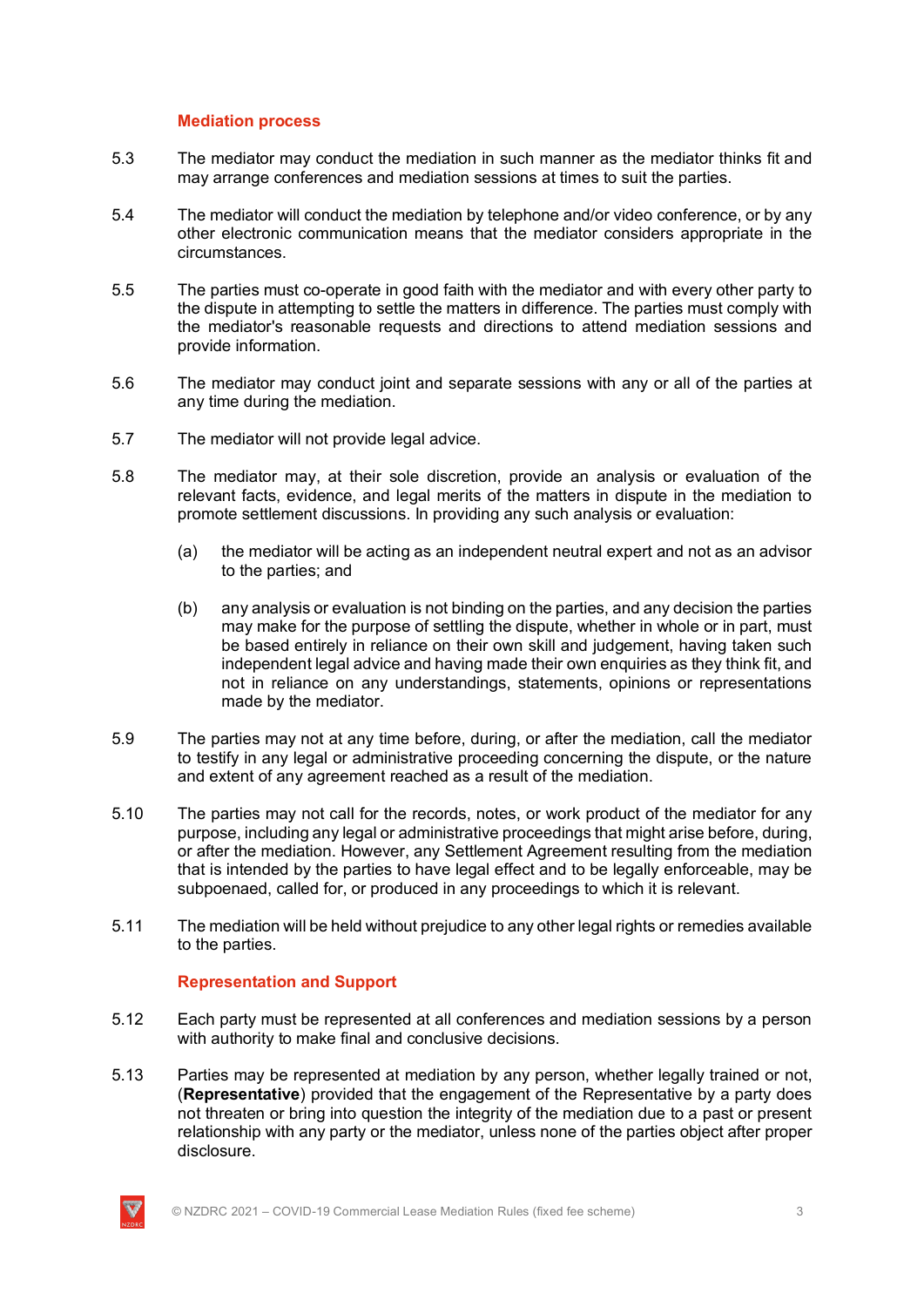- 5.14 Parties may have a support person accompany them during the mediation session (**Support Person**). A Support Person may provide reassurance and emotional support for a party. A Support Person is not entitled to intervene or participate in the mediation process.
- 5.15 Parties must advise NZDRC, the mediator and every other party of the names and relevant details of those persons who will be accompanying them at any mediation session not less than three days prior to the session. All Representatives and Support Persons must sign a Confidentiality Agreement in the form set out at Appendix 1 of these Rules and provide a copy of that Agreement to the Registrar as a condition of their attendance at the mediation.
- 5.16 The mediator may withhold approval for a Representative or Support Person to attend mediation sessions where the mediator, in the mediator's sole discretion, considers their attendance could threaten or bring into question the integrity of the mediation.
- 5.17 The mediator may also limit the number of Representatives and Support Persons to preserve the integrity of the mediation.

#### **Termination of the mediation**

- 5.18 The mediation may be terminated at any time:
	- (a) on signing of a settlement agreement in respect of the matters referred to mediation;
	- (b) by a party, after consultation with the mediator;
	- (c) by the mediator, if the mediator feels unable to assist the parties to achieve resolution of the dispute; or
	- (d) by the mediator, if the mediator determines that any party is not engaged in the mediation in good faith.

#### **Settlement**

- 5.19 If the parties reach agreement on any or all matters, such agreement must be recorded in a **Settlement Agreement** signed by the parties. Any Settlement Agreement will be legally binding on the parties, and any party may enforce the terms of the Settlement Agreement by issuing court proceedings.
- 5.20 If the mediator considers that any agreement reached may be illegal or impossible to enforce or uphold, the mediator may recommend to the parties that they take further independent legal advice.
- 5.21 The parties must comply with the terms of any Settlement Agreement in good faith and in a timely manner.

### **6.0 COSTS OF MEDIATION**

#### **Mediator's fees**

6.1 Unless the parties agree otherwise in writing before a mediation, the mediator's fees and expenses shall be met by the parties in equal proportions.

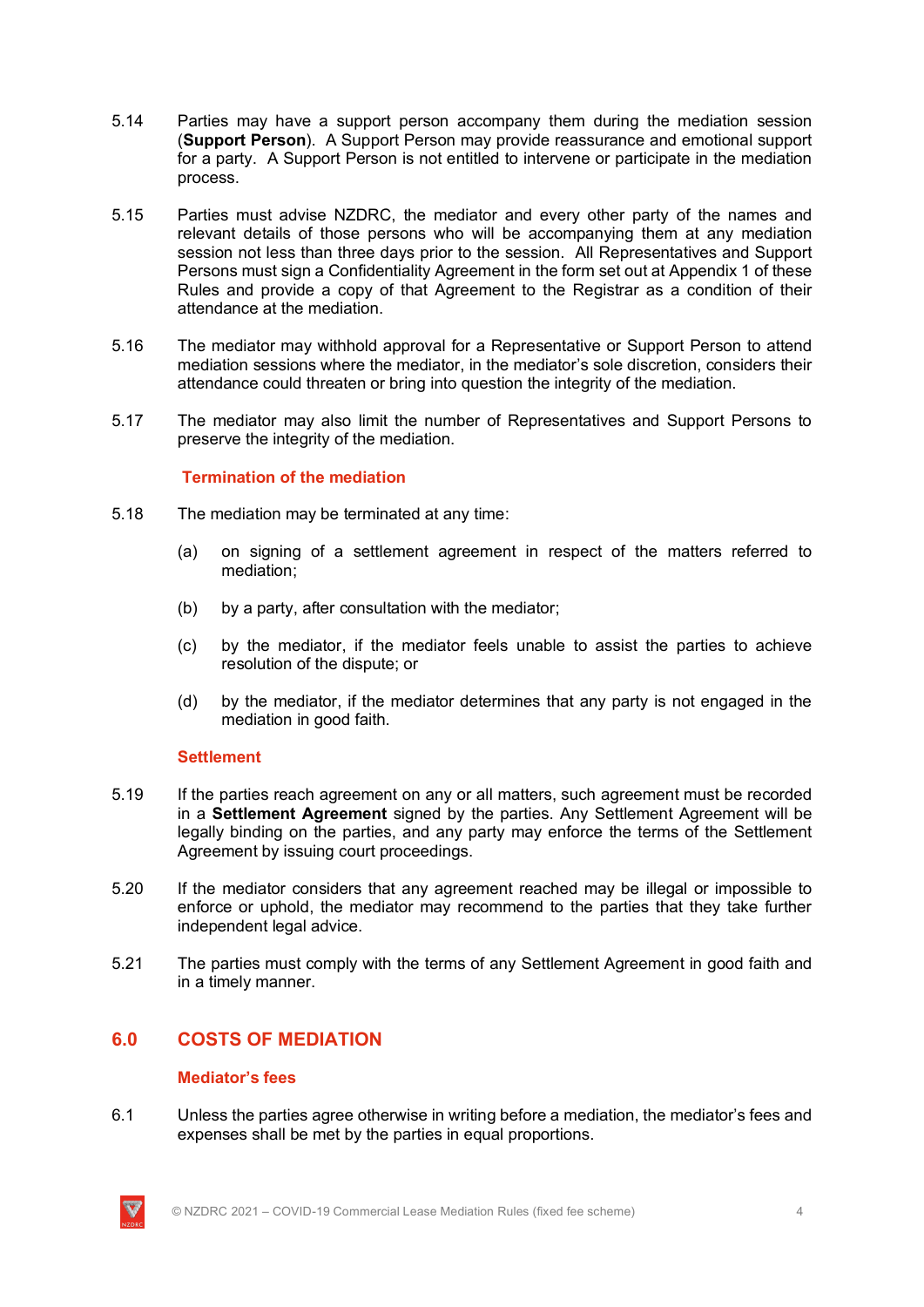#### **Party's own costs and expenses**

6.2 The parties must meet their own costs and expenses of the mediation (for example, legal or expert fees).

## **7.0 CONFIDENTIALITY**

- 7.1 The mediator must conduct the mediation in private.
- 7.2 The parties, their Representatives, Support Persons, the mediator, NZDRC, and any other person involved in the mediation, must keep confidential and not publish, communicate, or otherwise supply (**disclose**) confidential information to any non-party. **Confidential information** means all non-public materials and information that relate to the mediation or to any Settlement Agreement and includes:
	- (a) all statements, admissions, or other information supplied to the mediator by a party;
	- (b) any notes made by the mediator;
	- (c) any document otherwise created or made for the purpose of the mediation;
	- (d) all matters disclosed orally in the course of the mediation;
	- (e) all non-public materials and information provided for the mediation by a party, including documents used or generated for the purpose by a Representative or advisor to a party in the mediation; and
	- (f) the terms of any Settlement Agreement.
- 7.3 If a party seeks or is required to involve in the mediation a Representative, Support Person, fact or expert witness, translator, interpreter, or any other person who is not a party to the dispute (**non-party**), that party must secure the non-party's advance agreement to preserve the confidentiality of the Confidential information. All non-parties must sign a Confidentiality Agreement in the form set out at Appendix 1 of these Rules and provide a copy of that Agreement to the Registrar as a condition of their attendance at the mediation.
- 7.4 Notwithstanding Rules 7.1-7.3, NZDRC, a party, the mediator, a Representative, a Support Person, or any other non-party involved in the mediation, may disclose Confidential Information to the extent necessary to:
	- (a) protect the safety of any person from being endangered;
	- (b) enforce any Settlement Agreement reached in the mediation;
	- (c) pursue a legal right;
	- (d) protect a party's legal rights in relation to a third party;
	- (e) respond to a legitimate subpoena, governmental request for information, or other compulsory process;
	- (f) seek legal, accounting, or other professional services, or satisfy information requests of potential acquirers, investors or lenders, provided that in each case the recipient agrees in advance to preserve the confidentiality of the Confidential Information; or

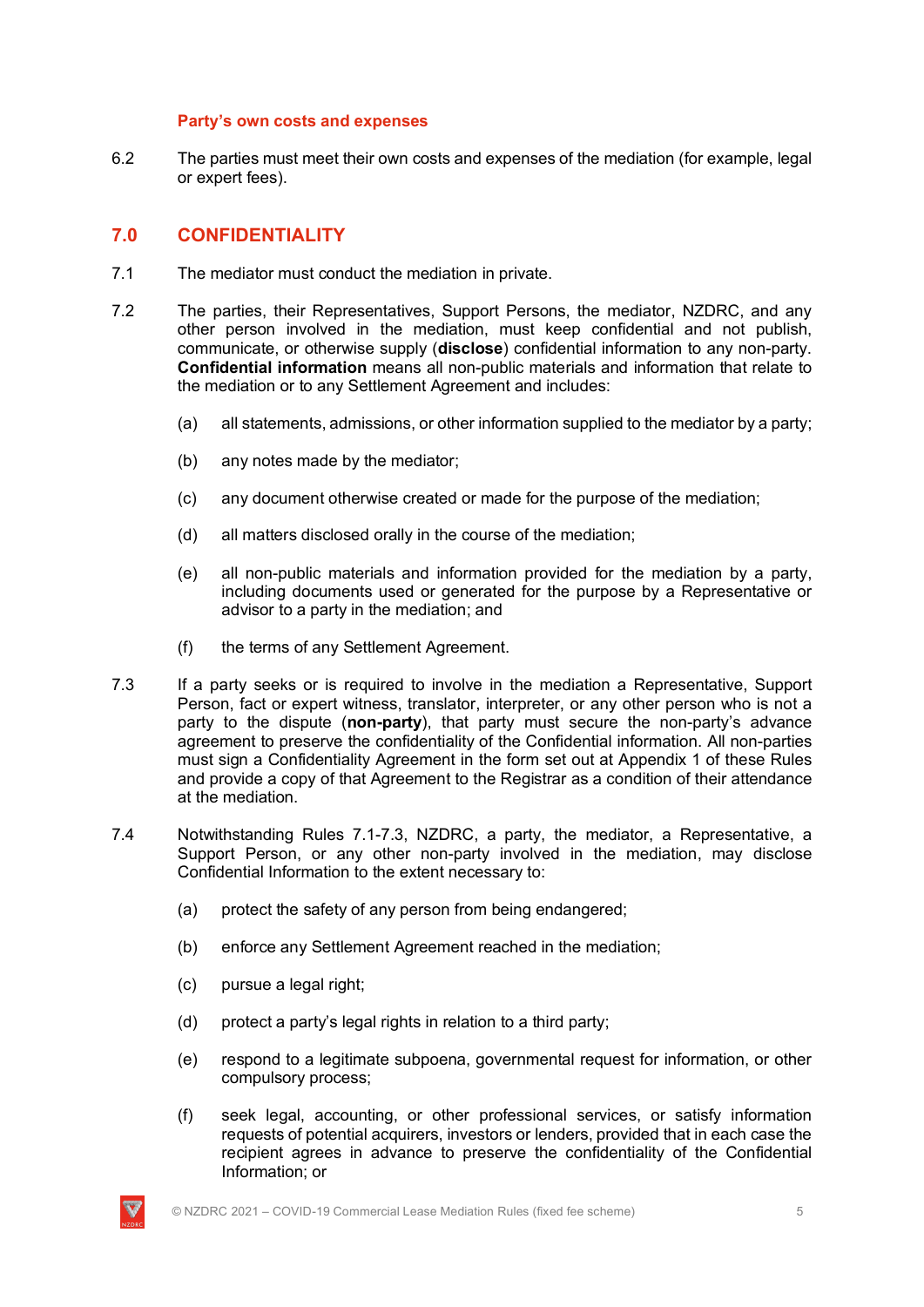(g) comply with an order of a court of competent jurisdiction, or the law of any State which is binding on the party making the disclosure,

provided always that such publication, disclosure, or communication is no more than what is reasonably required for those purposes.

7.5 Any person intending to make disclosure under Rule 7.4(b)-(g) must first, within a reasonable period of time prior to the intended disclosure, notify the mediator, every party, and NZDRC and provide full details of the intended disclosure and the reasons for it.

## **8.0 EXCLUSION OF LIABILITY AND INDEMNITY**

- 8.1 The parties, together and separately, release and discharge the mediator and NZDRC, its agents and employees, from all liability of any kind (whether involving negligence, misrepresentation, breach of contract, or breach of any equitable, fiduciary, statutory or other duty, or otherwise) which may be alleged to arise in connection with, or to result from, or to in any way relate to the exercise of any of their functions, duties or powers, whether at law, under these Rules, or otherwise, unless the act or omission is the fraudulent act of the mediator, NZDRC, its agents or its employees. The mediator, NZDRC, or any agent or employee of NZDRC, who has not acted fraudulently and is shown to be unaware of the fraud of any other person, will continue to be released and discharged from liability as provided in these Rules.
- 8.2 No statements or comments, whether written or oral, made or used by the mediator, NZDRC, its agents or employees in connection with, or resulting from, or in any way relating to the mediation, may be relied upon to found or maintain any action for defamation, libel, slander, or any related complaint.
- 8.3 The parties, together and separately, undertake to indemnify and keep indemnified the mediator and NZDRC, its agents and employees, against all claims, costs, expenses, liabilities, awards, damages, and proceedings of any kind (properly sustained or incurred by them directly, or indirectly made by any third party) in relation to, or in connection with, the exercise of the functions, duties, or power of the mediator, NZDRC, its agents or employees, whether at law, under these Rules, or otherwise, unless the claims, costs, expenses, liabilities, awards, damages or proceedings arise out of a fraudulent act or omission of the mediator, NZDRC, its agents or its employees. If the mediator, NZDRC, or any agent or employee of NZDRC has not acted fraudulently, they will continue to be indemnified as provided in these Rules.
- 8.4 The purpose of Rules 8.1-8.3 is to provide the mediator, NZDRC, its agents and employees, with the widest immunity from liability that the law will allow.

## **9.0 STORAGE OF MEDIATION DOCUMENTS**

9.1 On conclusion or termination of the mediation, the mediator will destroy all documents and records provided by the parties for the purpose of the mediation.

### **10.0 COMMUNICATIONS**

10.1 All applications, notifications, submissions, documents, or other communications in relation to the mediation may validly be served by email.

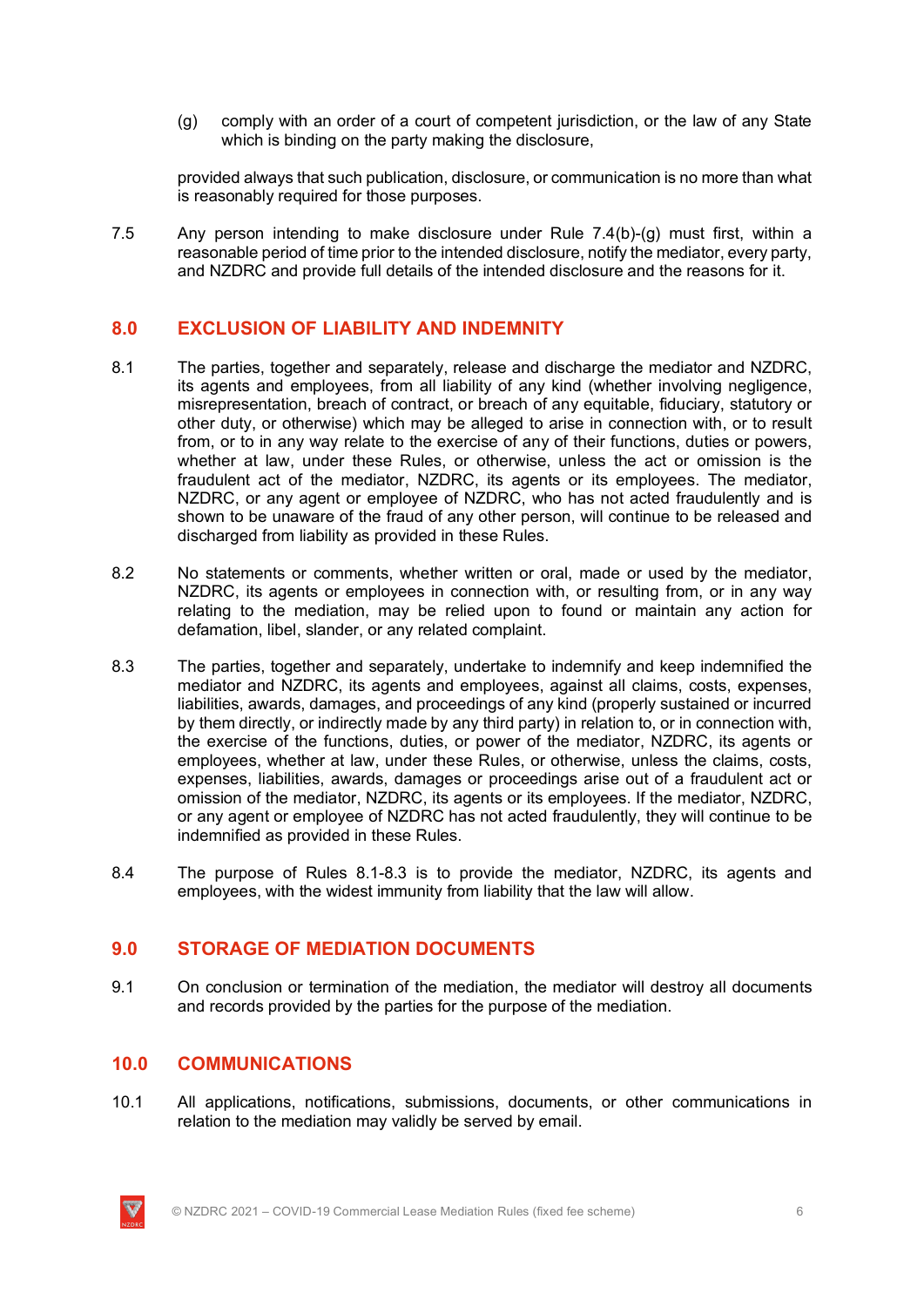#### **11.0 MISCELLANEOUS**

- 11.1 All decisions by NZDRC with respect to its functions and obligations under these Rules are final and binding on the parties and the mediator. Such decisions are of an administrative nature. They are not subject to appeal to NZDRC and NZDRC is not required to state or communicate reasons for its decisions.
- 11.2 By agreeing to mediation under these Rules, the parties and the mediator are deemed to have agreed not to apply to any court, judicial authority, or any other body having jurisdiction, for any relief regarding NZDRC's jurisdiction or authority under these Rules so far as that agreement is not inconsistent with the law.
- 11.3 In all matters not expressly provided for in these Rules, NZDRC, the parties, and the mediator must act in the spirit of these Rules and must make every effort to ensure that a Settlement Agreement made under these Rules is enforceable.
- 11.4 The Registrar may from time to time issue Practice Notes to supplement, regulate, and implement these Rules for the purpose of facilitating the administration of mediations governed by these Rules.